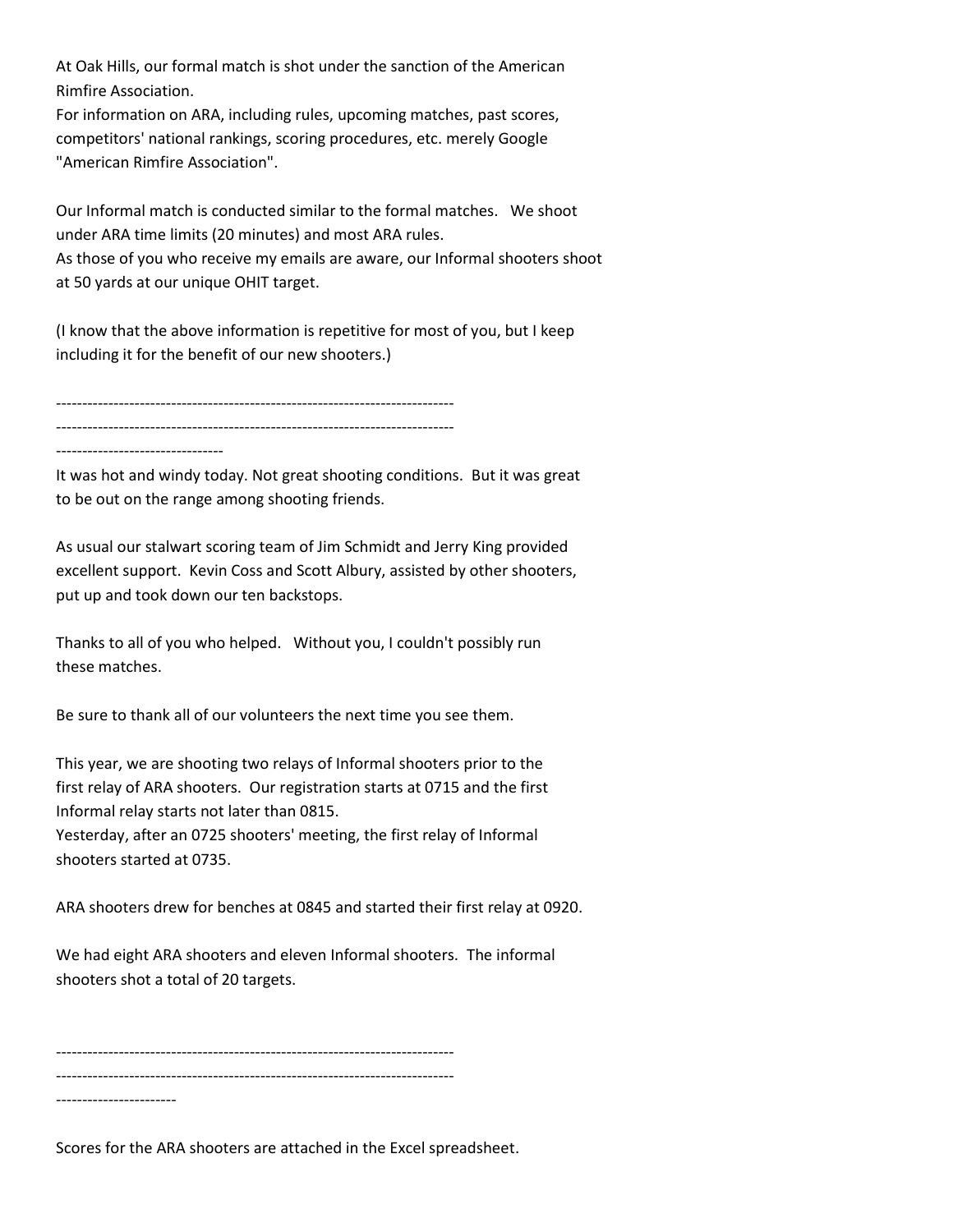Standings were as follows:

- 1. Kevin Coss
- 2. Brian Voelker
- 3. Cecil Peterson
- 4. Ron Elbe
- 5. Scott Albury
- 6. Jan Messer
- 7. Logan Deters
- 8. Keith Johnson

Kevin is hot this year. I hope he goes to the Nationals and represents Iowa.

---------------------------------------------------------------------------- ---------------------------------------------------------------------------- ---------------------------------

Informal matches consist of only one target (but shooters can reenter as many times as they wish). I record only each shooter's best score.

We have three classes of informal matches --- Semiauto, Sporter, and Vintage. Each shooter's highest score is used to determine his standing in his class.

Winners of the three informal classes were:

Semiauto Joe Arnold 1675

Sporter: Joe Duda 2150

Vintage: Greg Hansen 2200

The best score for each of the Informal shooters was:

Semiauto: Joe Arnold 1575 John Weise 1395

Sporter: Dan Ide 1285